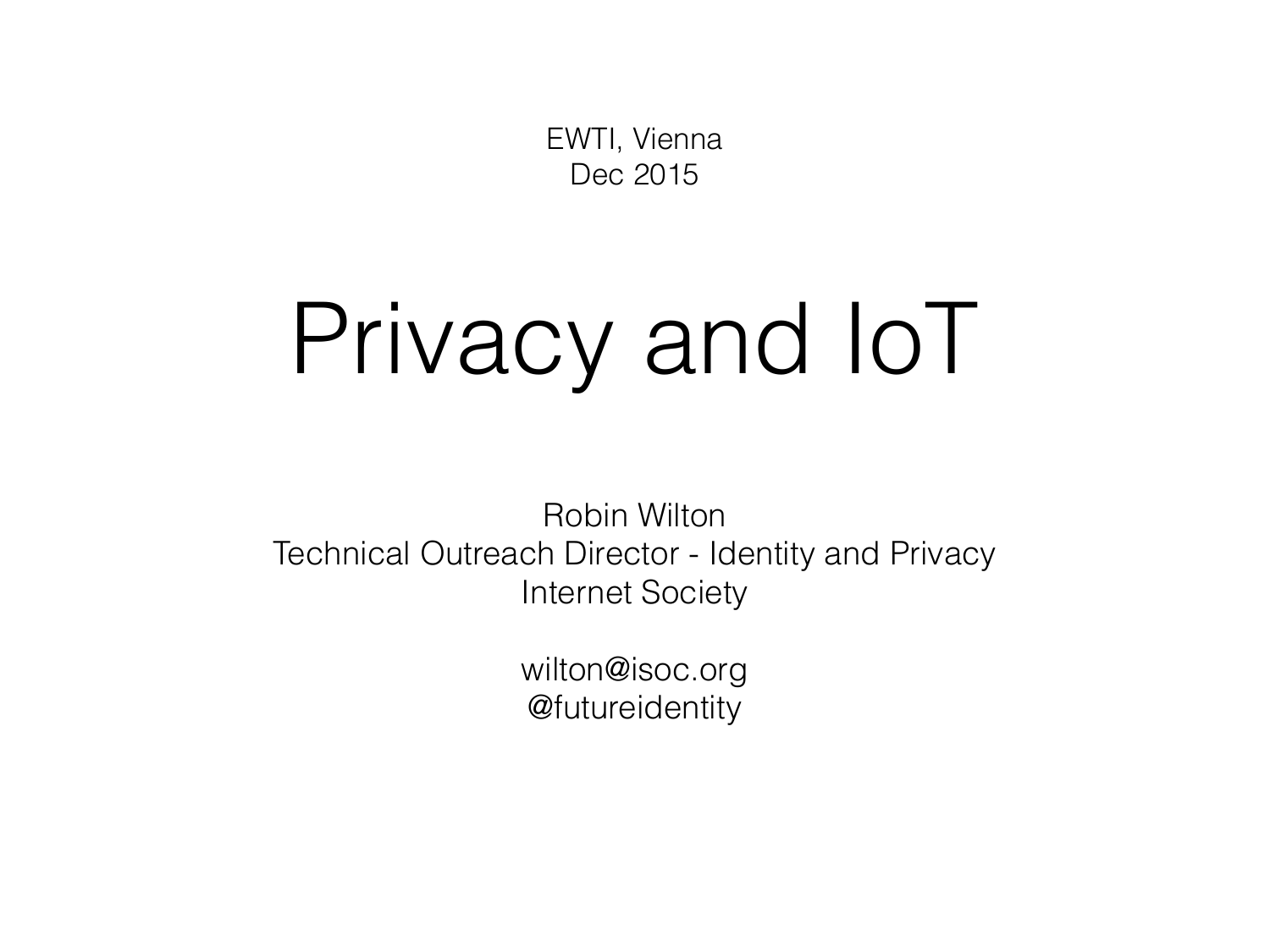1. Some thoughts on privacy

2. IoT and its implications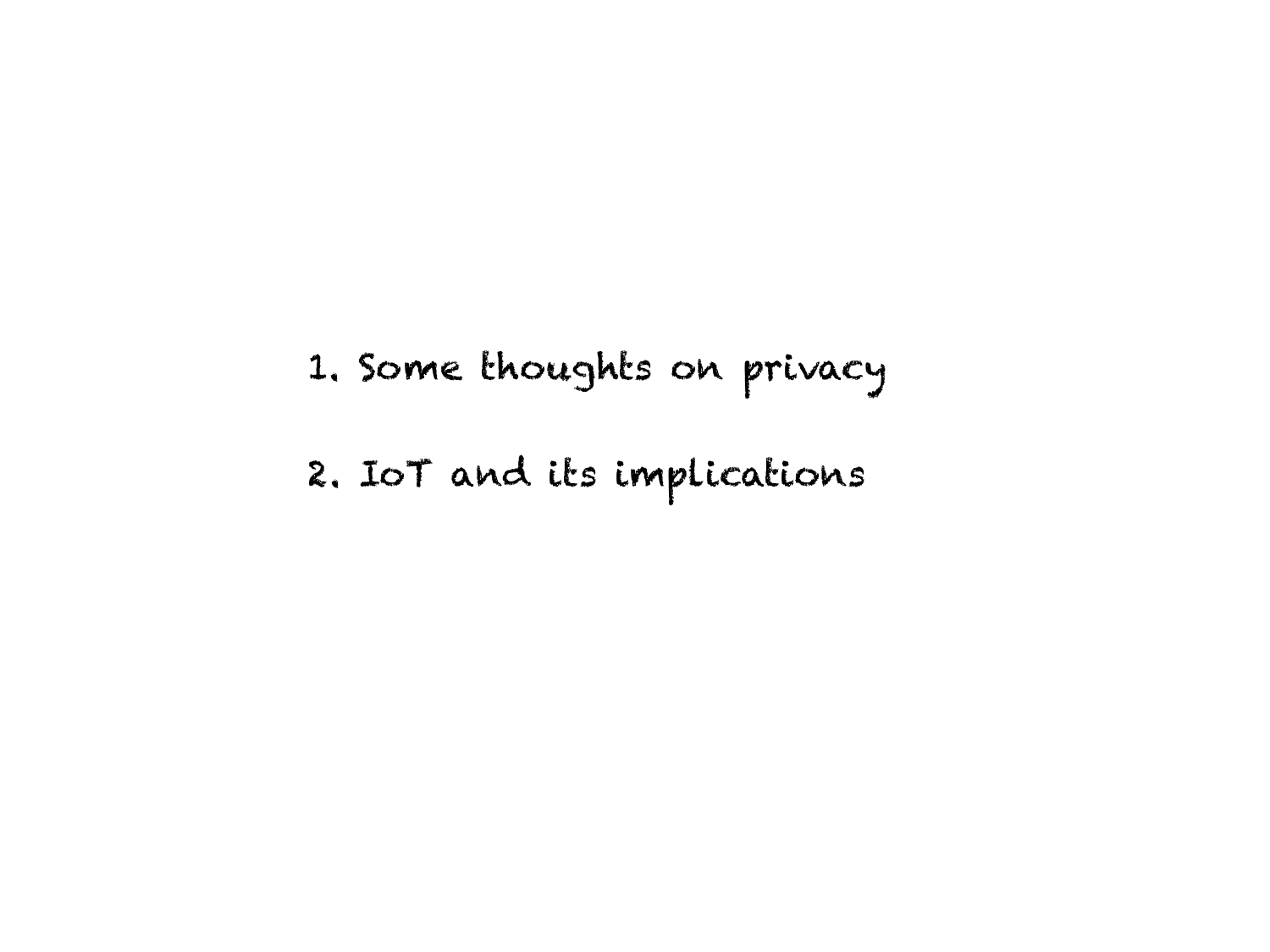### Some thoughts on privacy

- "Disclosure, with consent, in context, and with expectations concerning scope" - Internet Society
- Privacy is a matter of contextual integrity Helen Nissenbaum
- Taking something published to one audience and publishing it to a wider-than-intended audience can be a violation of privacy - danah boyd ( @zephoria )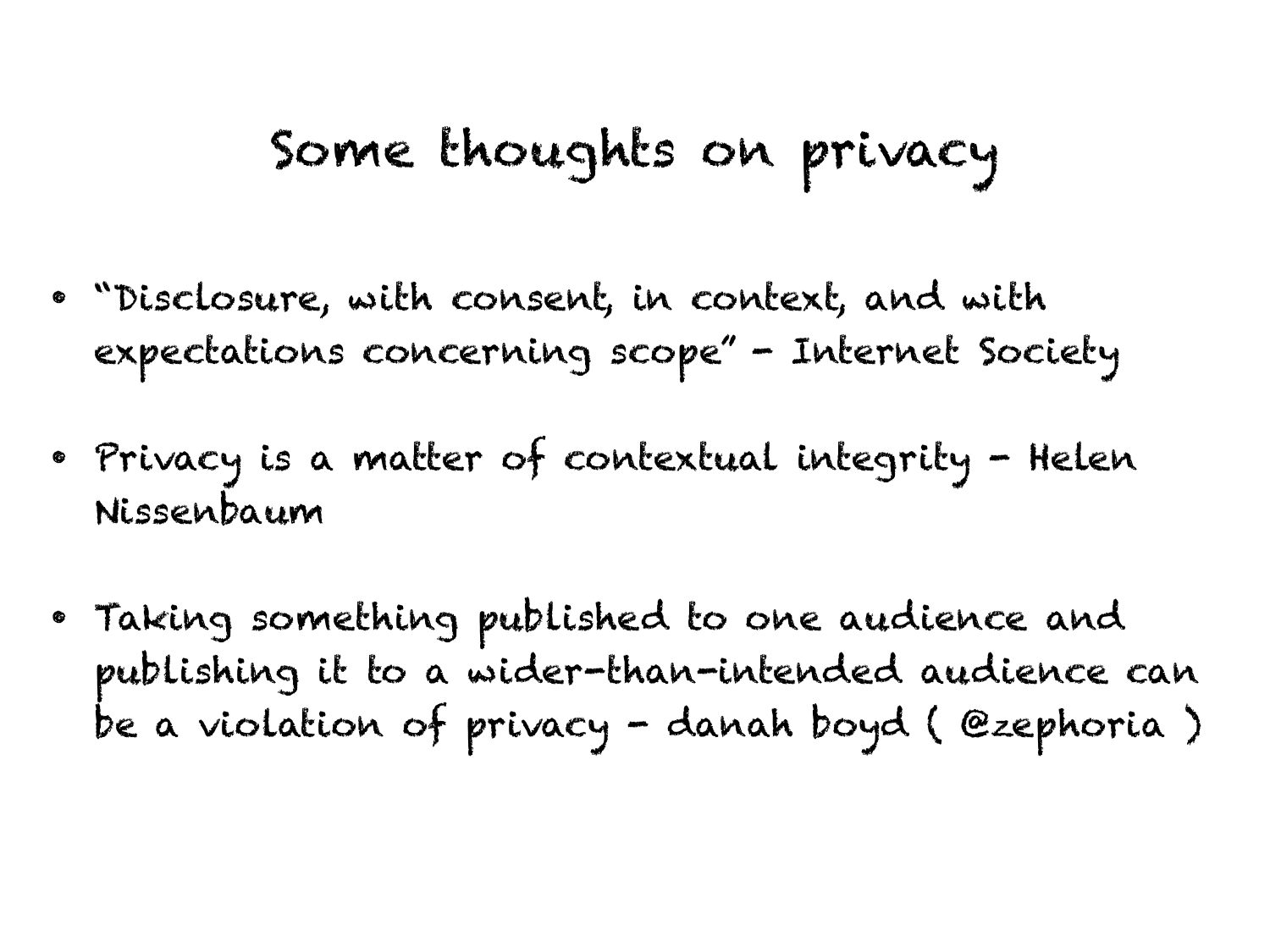## Why is this stuff hard? (not an exhaustive list)

- Principles: highly variable, and usually left implicit
- Social: economics and habits tend to mitigate against privacy
- Implementation: multiple stakeholders and their interests have to align
- Technology: a clumsy way to express social subtleties
- Politics: societal benefits of privacy are undervalued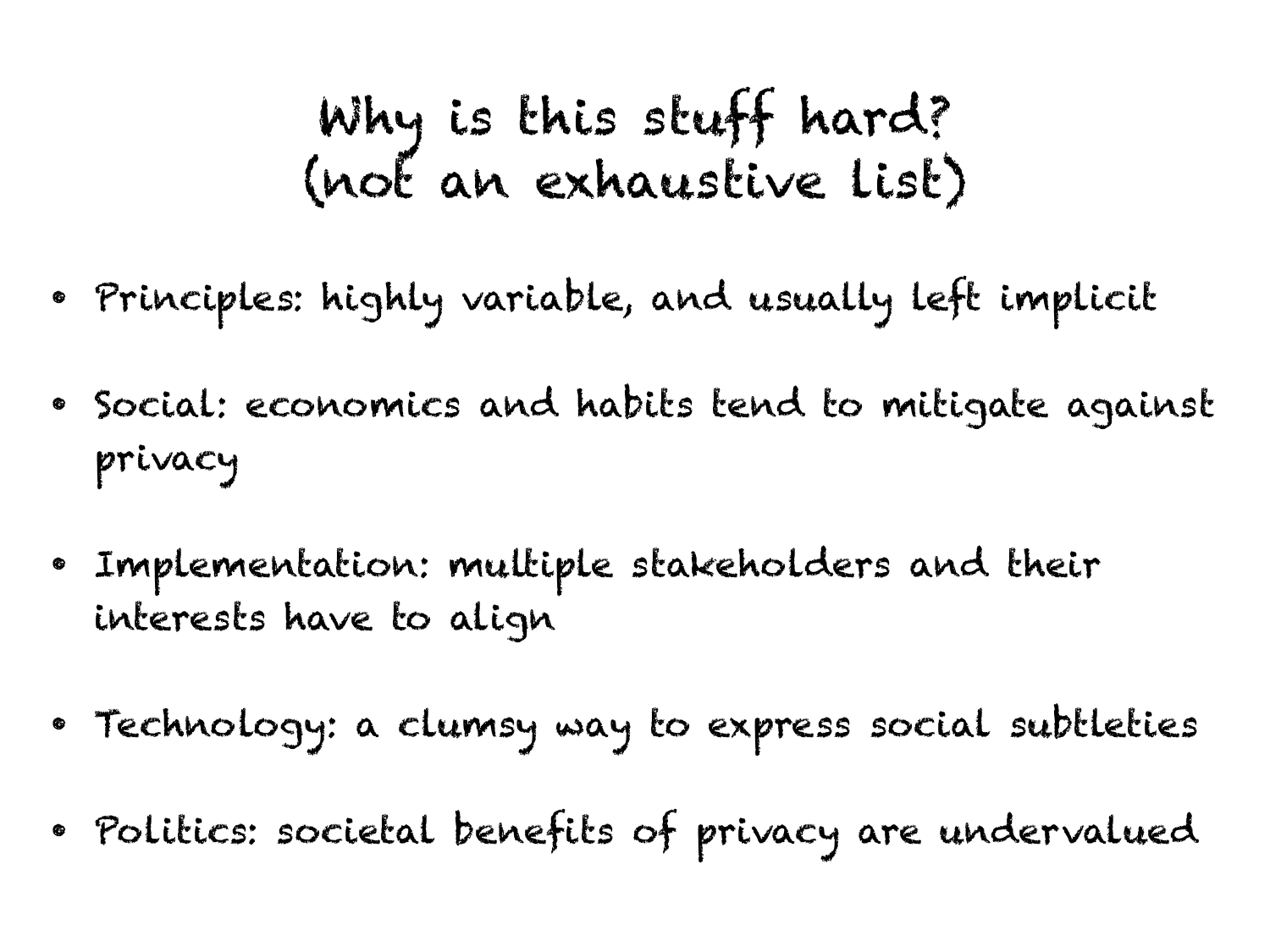### Where is the Internet going?

e-everything social connectedness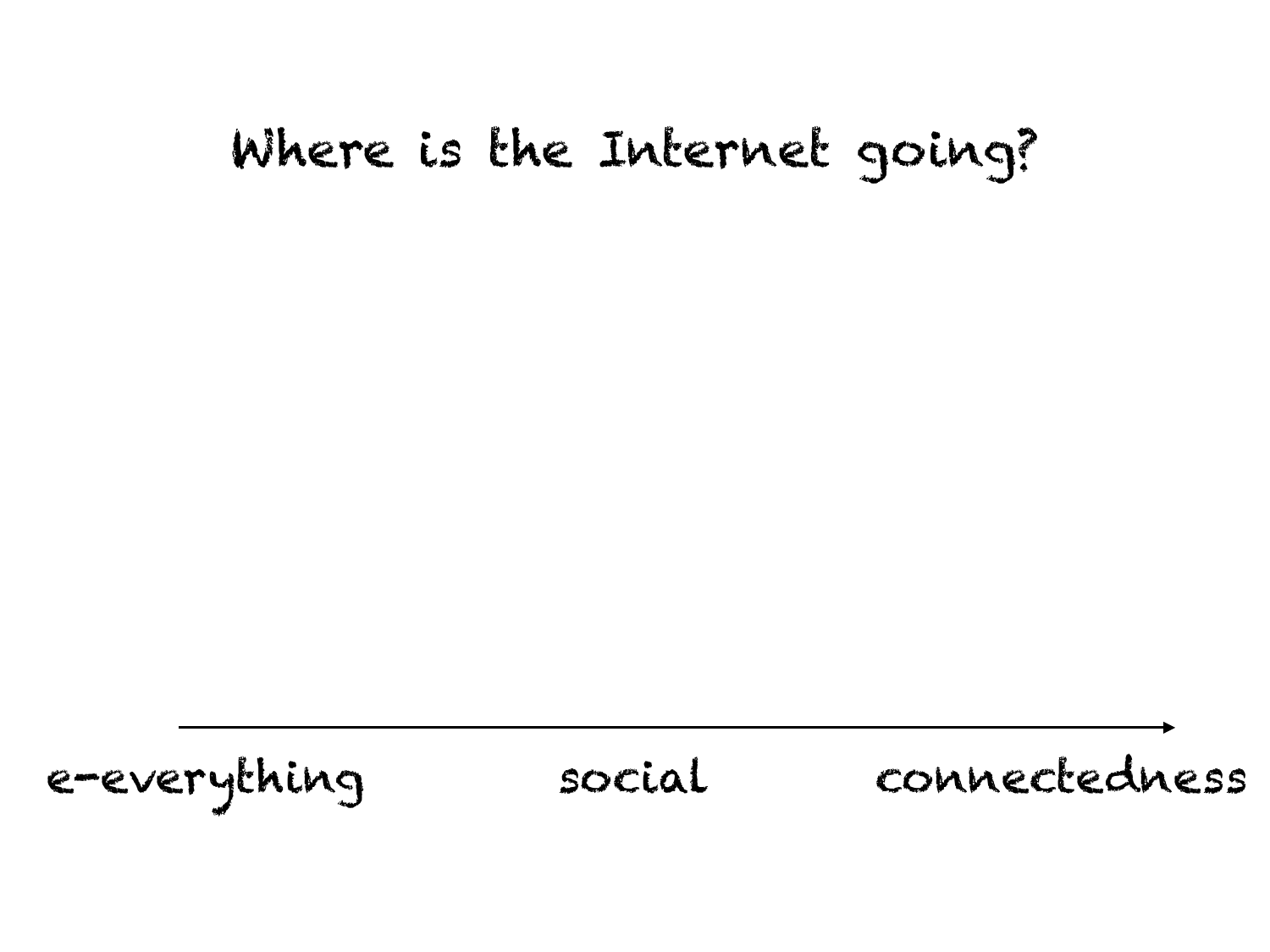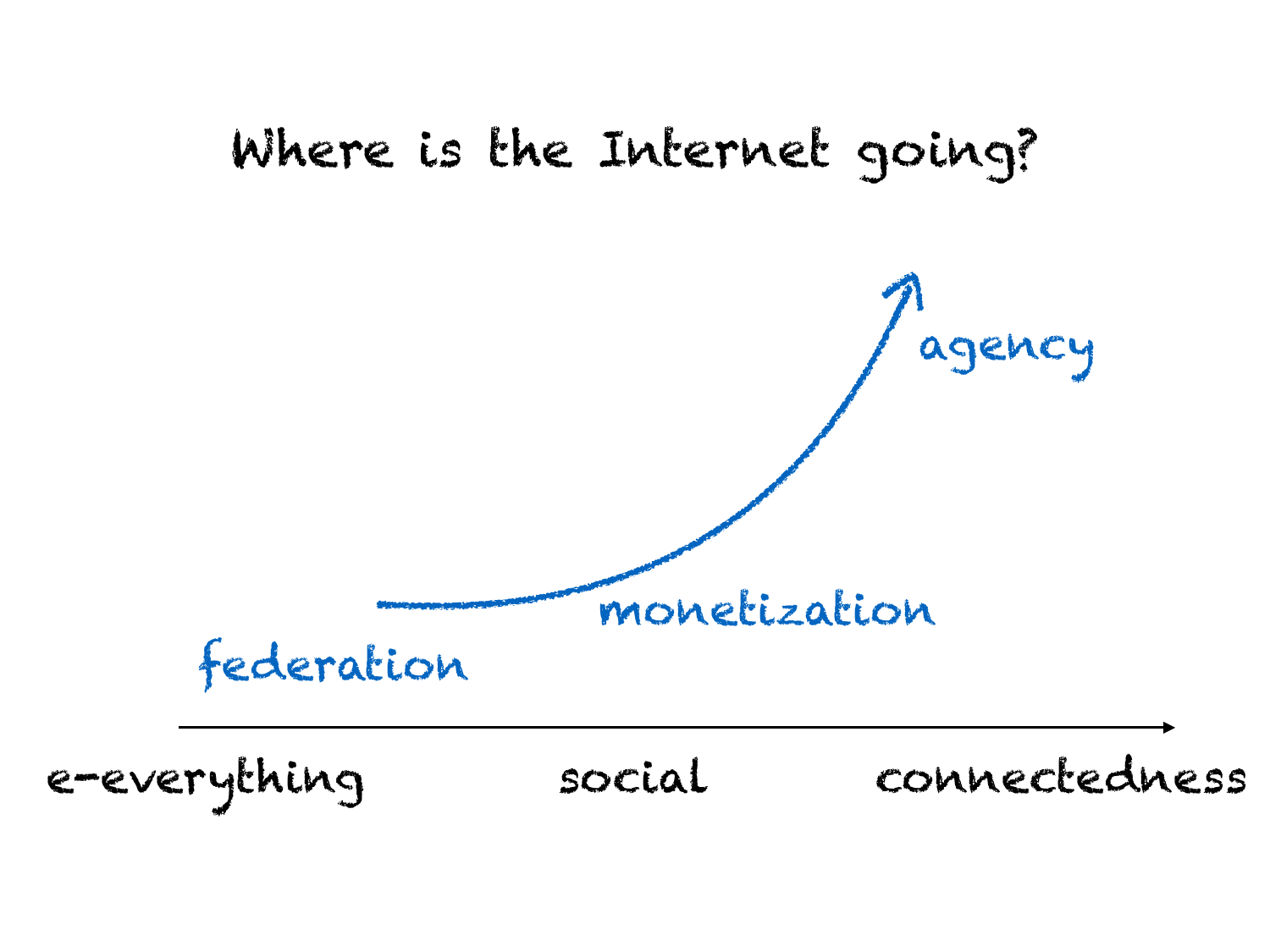#### What kinds of issue arise?

exponential growth of data and metadata

ethical data handling

agency

connectedness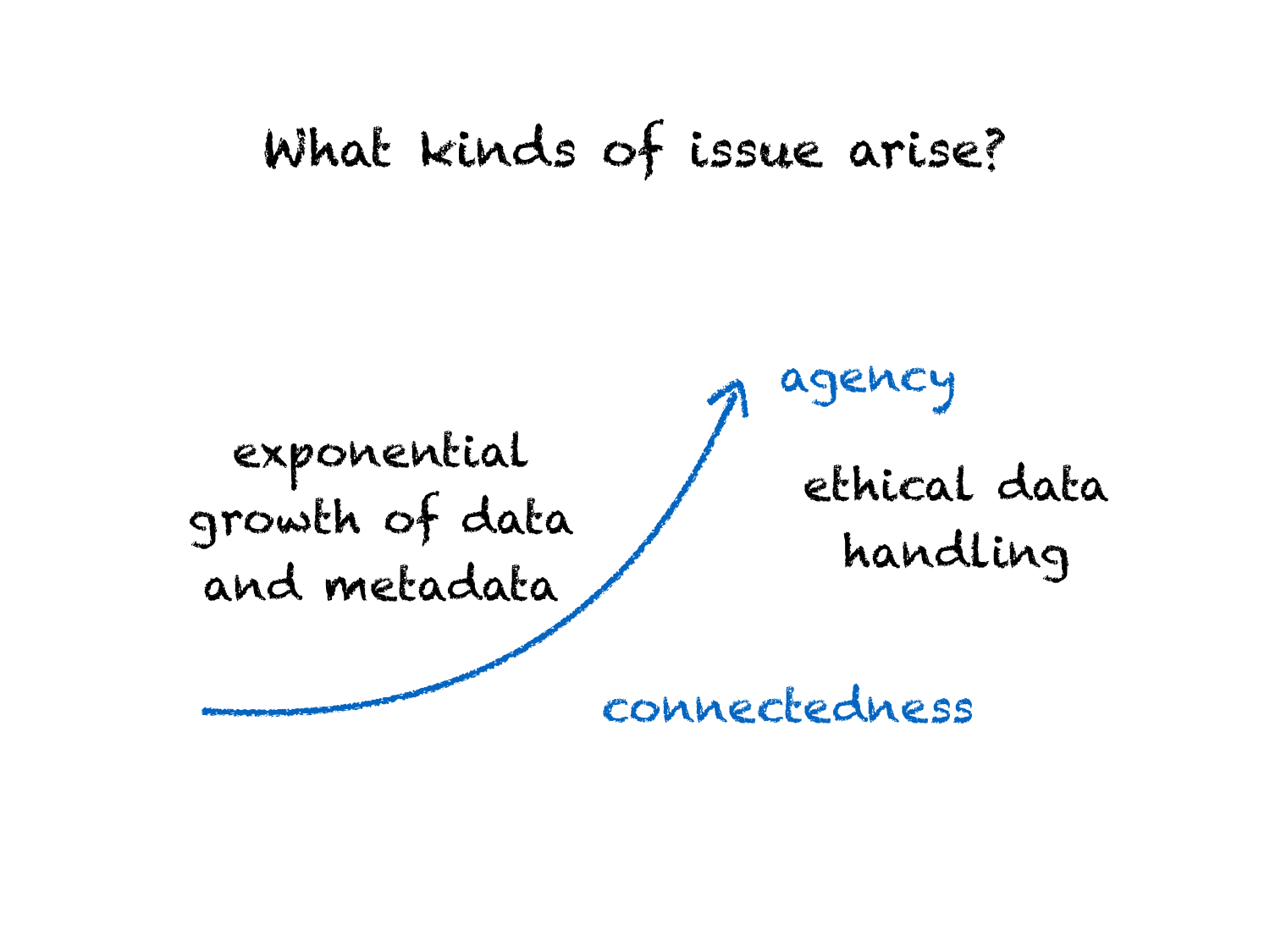## Ethical Data Handling … with IoT as a useful lens

• IoT and consent • IoT and autonomy • IoT and agency\*

\* … whatever it is that puts a user's intentions and preferences into practice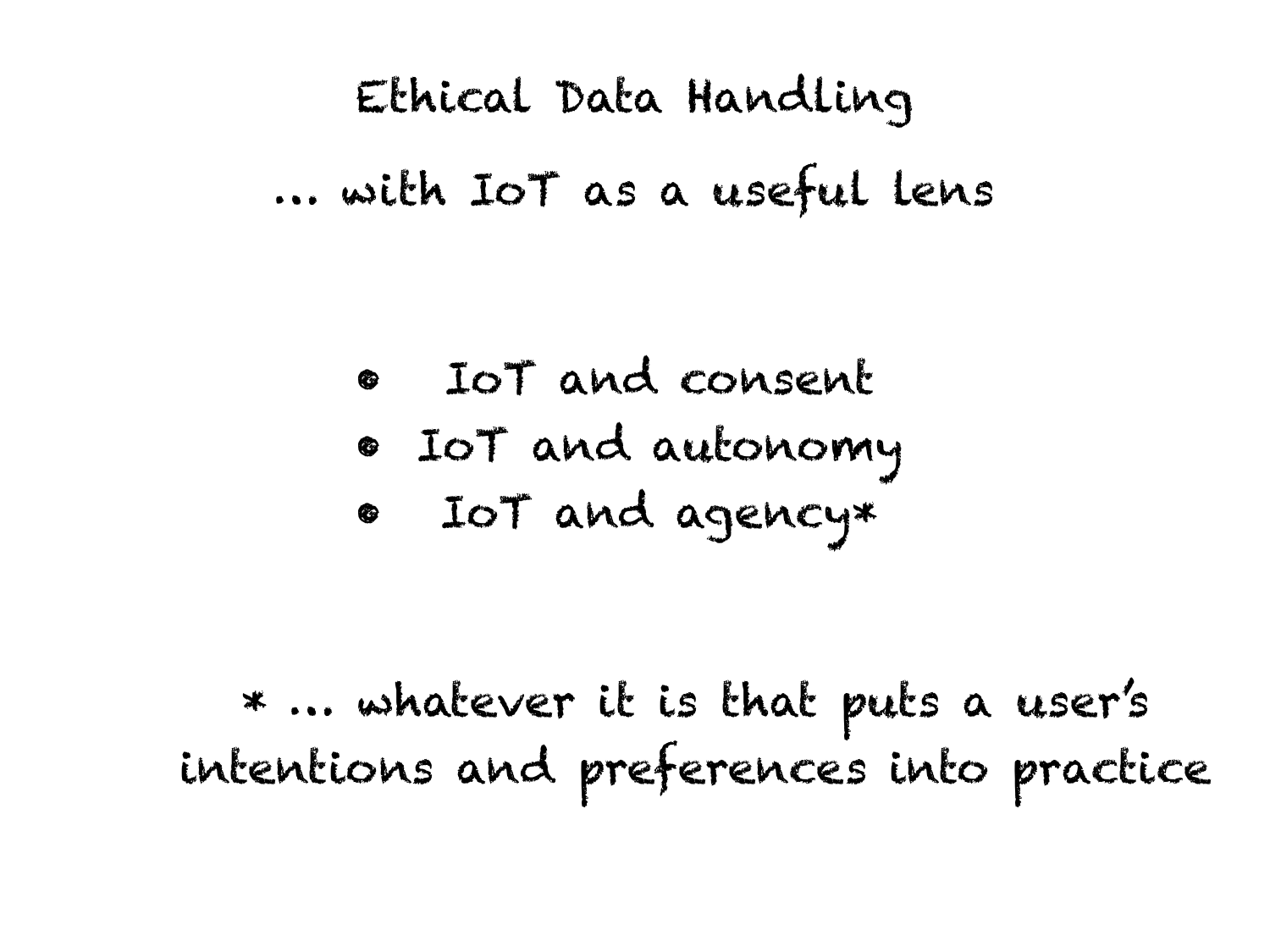## What kinds of issue arise?

- Consent
	- Wearables, implants, pre-diagnosis
- Autonomy
	- Driverless vehicles
	- Algorithms
- Agency
	- User agents: scalability and control?
	- Insertion into current business models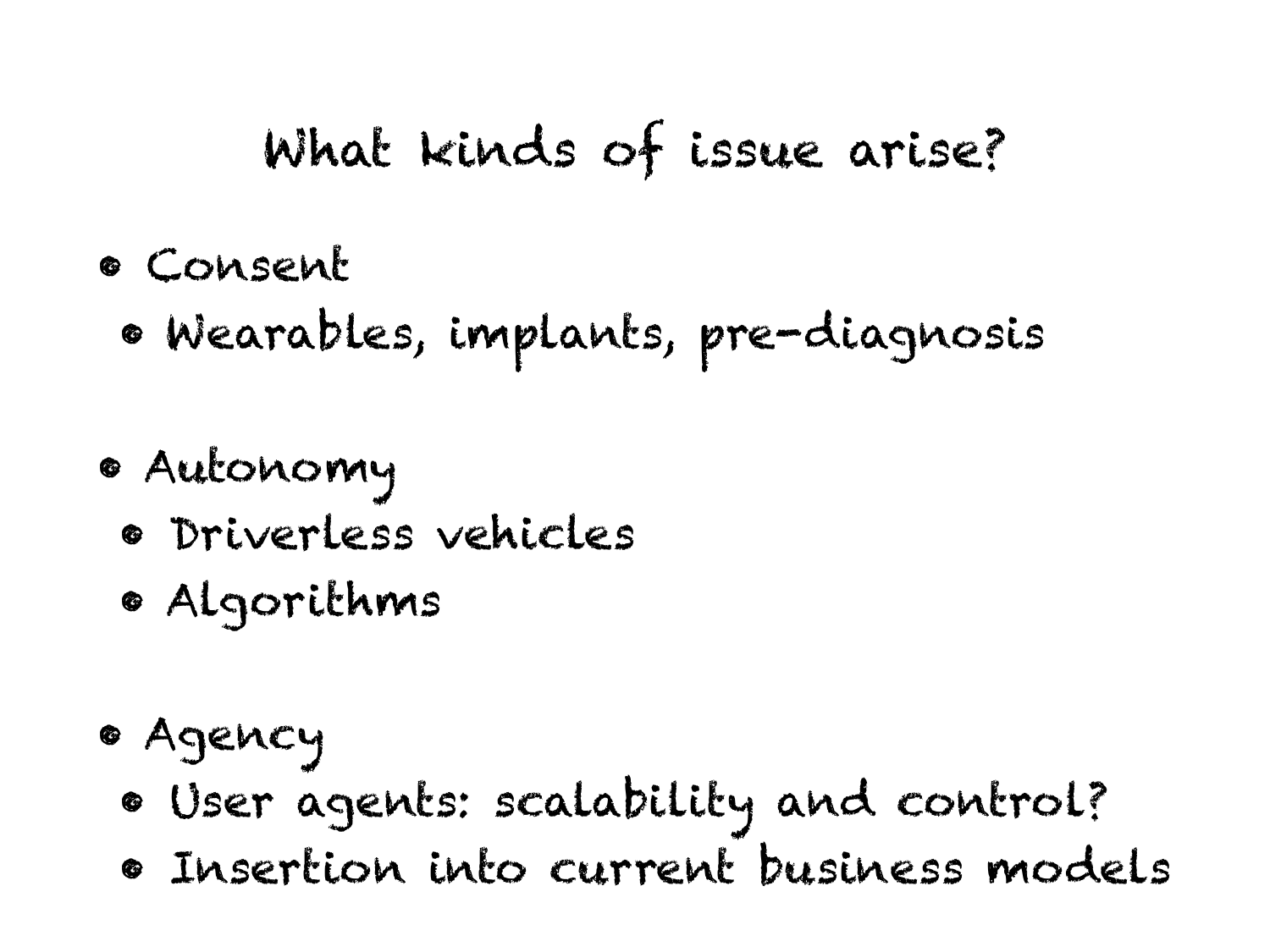## Practical steps towards solutions

- IRM
	- Understanding the relationship basis of identity
- UMA
	- Simple, granular consent and control
- MVCR
	- Pragmatic approach to consent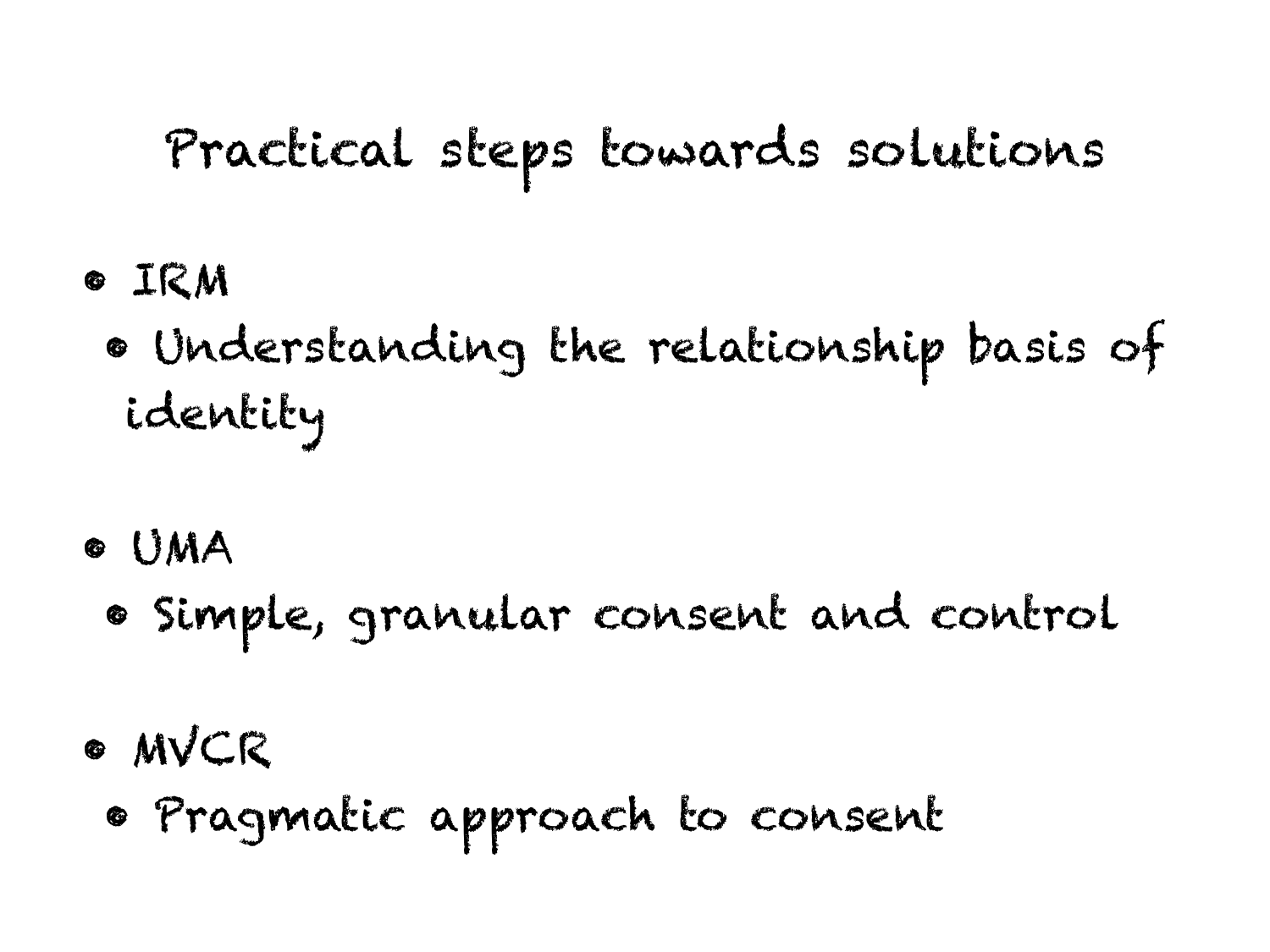#### So welcome to the future…

exponential growth of data and metadata

ethical data handling

agency

connectedness